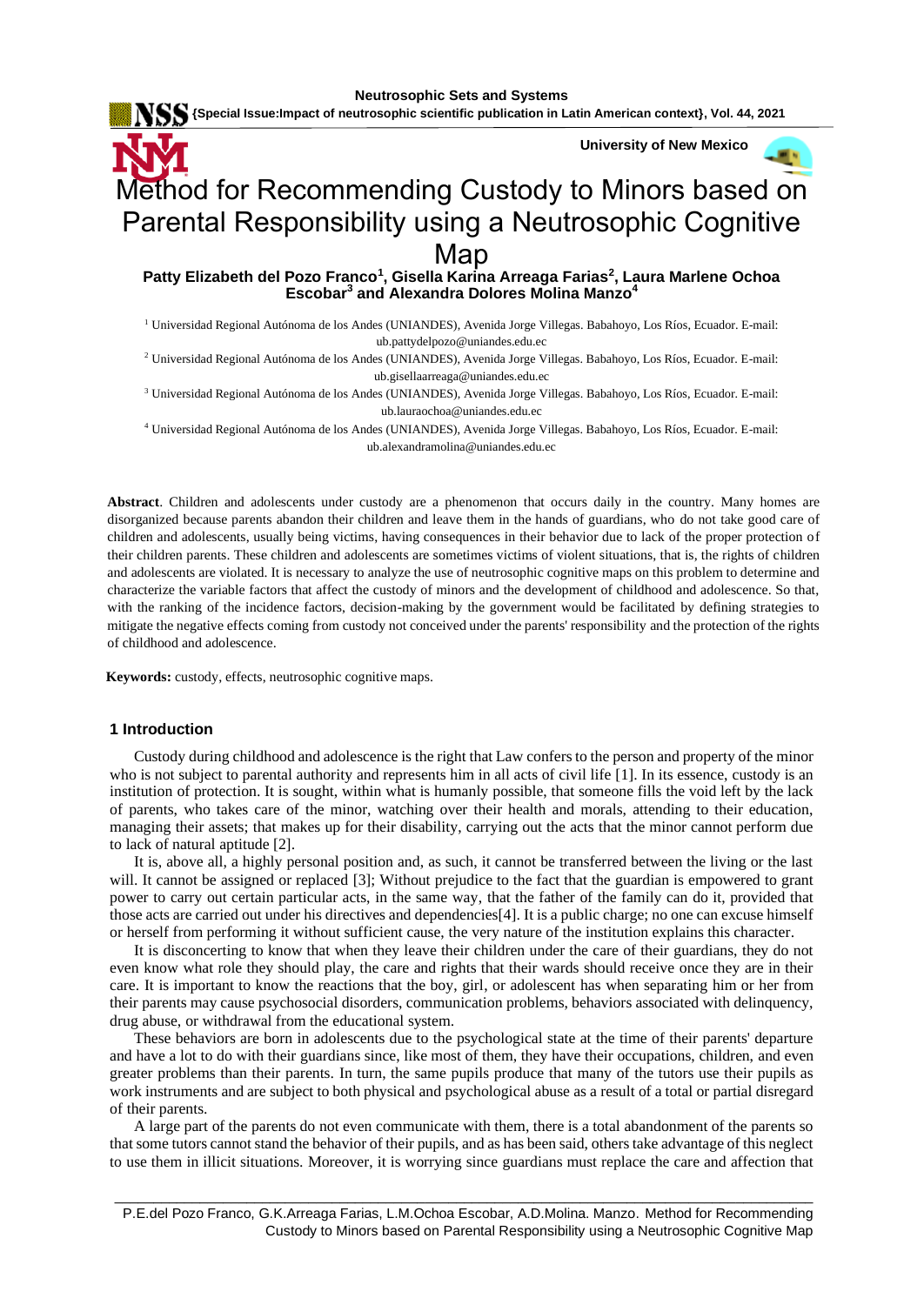325 Neutrosophic Sets and Systems {Special Issue:Impact of neutrosophic scientific publication in Latin American context}, Vol. 44, 2021

parents should share with their children so that they do not feel the absence of their parents [\[5\]](#page-7-4).

Men have certain duties of solidarity towards their fellow men, all the more so if they are close friends or relatives; succor and help the orphan [\[6\]](#page-7-5), to the helpless minor, it is a moral obligation, to whose fulfillment no one can refuse without a just cause. Since the position is discerned in the interest of the minor, the state must monitor the proper fulfillment of the duties that the law imposes on the guardian [\[7\]](#page-7-6). Thus, among the best-known kinds of custody, we have:

Dative custody, when the father has not appointed a guardian and there are no suitable relatives called by law to the position, or when the persons who exercised it have resigned or were removed, the judge must provide custody, choosing according to his prudent discretion which has to play it [\[8\]](#page-7-7). When choosing a guardian, the magistrate's decision must be based primarily on the interests of the child. Therefore, it is prudent to consider the following circumstances:

- ❖ the religious confession of the guardianship, which does not mean that the diversity of cults is an insurmountable obstacle, but simply that, taking into account the peculiarities, a conflict of conscience would result, more generally, harm to the minor;
- $\therefore$  the relationship;<br> $\therefore$  the circumstance
- the circumstance of having cared for the minor [\[9\]](#page-7-8);
- $\triangle$  the opinion of the minor, if he is close to the age of majority;
- $\triangle$  the offer to perform the position free of charge;
- ❖ The parents' wish reliably expressed, even if not with the formalities established for testamentary custody [\[10\]](#page-7-9).

To achieve a greater understanding to provide notions for prior knowledge that allows analysis, the different types of custody are exposed:

- ❖ Legitimate custody: it is called legitimate custody the one that is discerned by a preference established by law. It has a subsidiary nature since the legal appeal only applies to the case that the father has not appointed another guardian. It is assumed that no one like the parents can indicate the person who best takes care of the child; but failing that, better performance is presumed on the part of grandparents and siblings, who will normally put more love and dedication than a stranger will.
- ❖ Testamentary custody: it is called testamentary custody when it originates in the last will provision of the father or mother [\[11\]](#page-7-10).
- ❖ Custody or testamentary curatorship: is constituted by a testamentary act, and the choice corresponds to the parents since they are the ones who want the assets to be administered in the best way, after their days, by a person of her confidence.
- ❖ Custody or legal custody, this kind of legal guardianship is the one that is conferred by law on the relatives or spouse of the ward and it is resorted to, in general terms, when there is no testamentary guardian.
- ❖ Dative custody or curatorship, the dative guardianship is the one conferred by the magistrate, proceeding in the absence of another in such a way that it will be resorted to when there is no testamentary guardian, or spouse or relatives to whom the legitimate guardianship corresponds [\[12\]](#page-7-11).

Today there is a lack of understanding regarding due process in these types of situations. Many times there are analyses focused on the custody of the children even when their parents live and due to elementary conditions they cannot take care of their children, they resort to custody (figure 1) that are carried out in the wrong way. That is why this work is focused on the custody of minors based on the responsibility of the parents.



**Figure 1:** Conditioning factors of the custody process. Source: own elaboration

P.E.del Pozo Franco, G.K.Arreaga Farias, L.M.Ochoa Escobar, A.D.Molina. Manzo. Method for Recommending Custody to Minors based on Parental Responsibility using a Neutrosophic Cognitive Map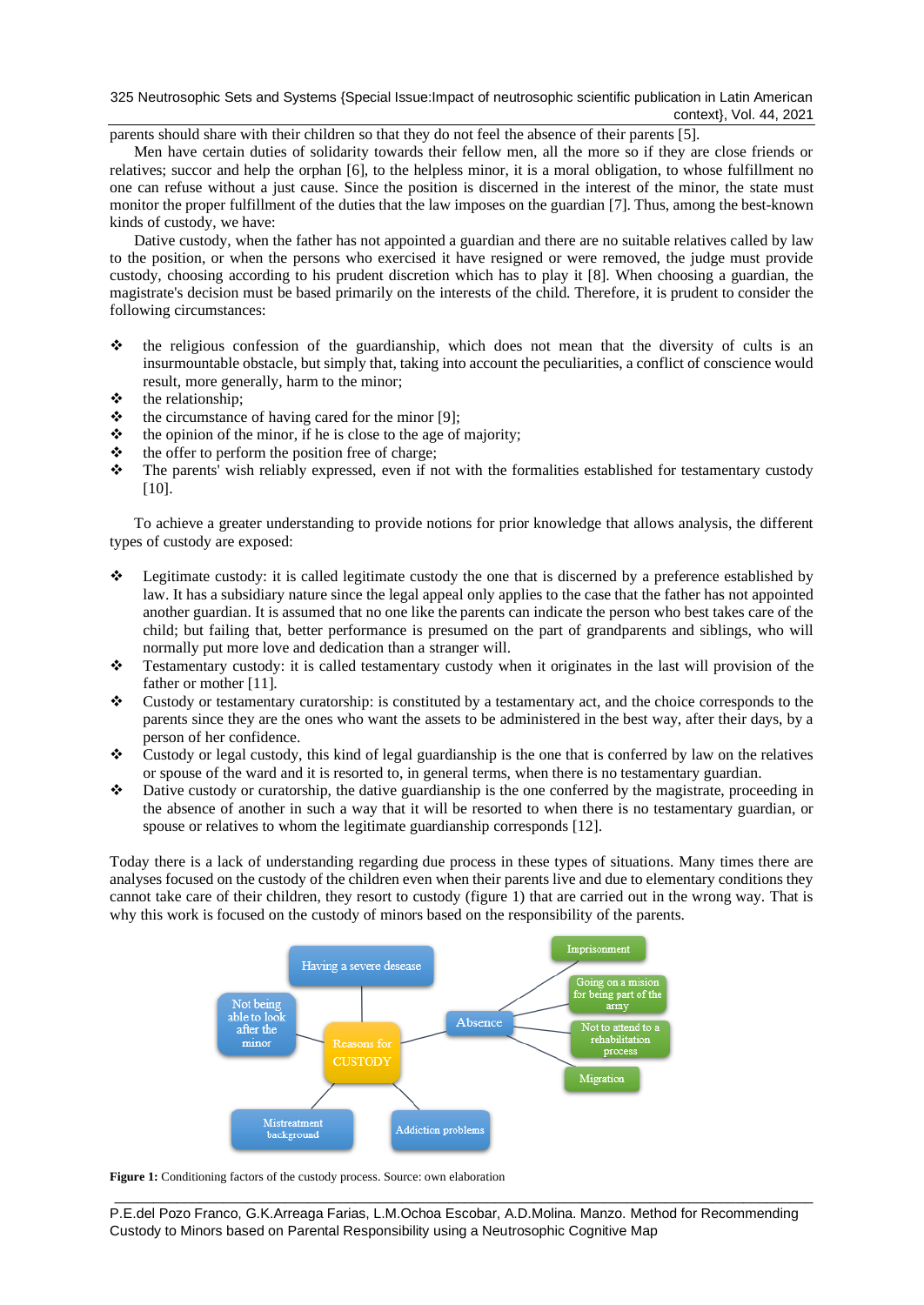Neutrosophic Sets and Systems {Special Issue:Impact of neutrosophic scientific publication in Latin American 326 context}, Vol. 44, 2021

The main objective of this research is to analyze the variable factors affecting the custody of minors and the development of childhood and adolescence. Thus, by prioritizing the incidence factors, decision-making by the government will be facilitated, outlining strategies to mitigate the negative effects radiated by custody not conceived under the responsibility of the parents and in order to protect the rights of children and adolescents. To comply with the above, the following specific objectives are proposed:



**Figure 2:** Specific objectives to develop during the investigation. Source: own elaboration.

After a review of the bibliography and consultation with several authors, it was decided that, due to its versatility in the investigation of factors, the neutrosophic cognitive maps from the theory of Neutrosophy proposed by Florentin Smarandache would be chosen for the treatment of the neutralities, which generalizes theories and has applications in many fields. In this case, sharp and fuzzy sets are where the indeterminacies have support. Neutrosophy is a valuable theory that is increasing its inclusion, enriching the possibilities of analysis, mainly due to two issues: first, the addition of the notion of indeterminacy and, secondly, the possibility of calculating using linguistic terms [22].

The decision for applying neutrosophic cognitive maps for this analysis lies in the fact that this represents knowledge as a directed graph. Each vertex of the graph represents a concept and each edge causal relationship between the concepts is represented by the vertices connected. Additionally, each edge is associated with a real value in the interval [-1,1], where a negative value means that there is an inverse relationship between the concepts and a positive value means that the relationship is direct. The value in modulus of the value measures the strength between the relationships. This method has been used successfully in social studies.

This technique will be used to represent the causal relationships among the variables in the relationship between guardian and minor in custody in Ecuador, in addition to classifying each of them as a transmitter, which is an impulse component, a receiver that is impacted, and an ordinary one that is an intermediate component. Hierarchizing the factors by their level of incidence based on the neutrosophic cognitive maps will allow indeterminacy to be treated in the expert consultation by transforming fuzzy linguistic terms into neutrosophic mathematical terms.

#### **2 Materials and methods**

During the development of this research, we used the quantitative methodology because it allows us to accurately analyze with numerical percentages and make an assessment and establish statistical data to collect the indices. In the same way, information was collected from different books of various jurists in Ecuador, comparative law, laws currently in force. It was possible to state in the present investigation that it was carried out concerning the subject of study, it has been possible to certify that there is not an adequate database of specific and organized data on this problem.

In addition, the method of documentary research, bibliographic, field and observational research, inductive/deductive method was used through results directed to different institutions to collect information, with respective tools of results that allow to analyze and compare them with the current norm in force to end with a conclusion according to law. After analyzing the previous speech, it was necessary to apply the following theoretical methods by the authors to prepare the document:

❖ Analysis and Synthesis of the information obtained from literature review, both international and national, of the specialized documentation, as well as the experience of actors consulted to develop logical and valid

P.E.del Pozo Franco, G.K.Arreaga Farias, L.M.Ochoa Escobar, A.D.Molina. Manzo. Method for Recommending Custody to Minors based on Parental Responsibility using a Neutrosophic Cognitive Map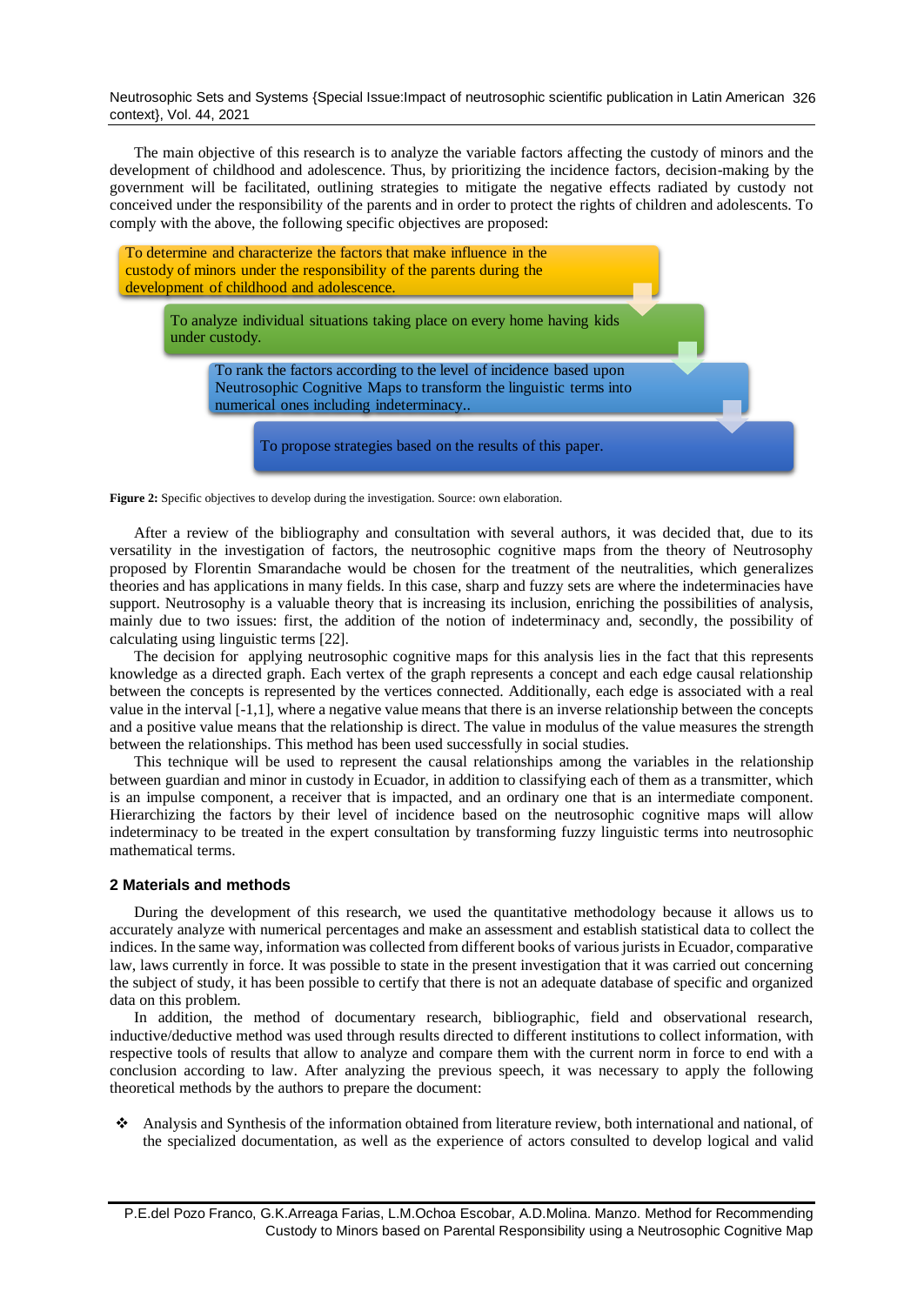conclusions, as well as a set of premises and/or positions generated by relevant participants within the social system.

- ❖ Systemic structural for the development of the analysis through the decomposition of the elements that comprise it.
- ❖ Hermeneutic to carry out a comparative interpretation of the legislation applicable to the subject in question.

#### **2.1 Neutrosophic cognitive maps**

Starting from the previous elements, the use of Neutrosophic Cognitive Maps (NCMs) is proposed considering the advantages that this technique offers, in terms of interpretability, scalability, aggregation of knowledge, dynamism, and its ability to represent feedback and indeterminacy in relationships [\[13\]](#page-7-12). NCMs were introduced by[\[14\]](#page-7-13) in 2003. NCMs are an integration of the Fuzzy Cognitive Maps (NCMs) introduced by Kosko in 1986 and the Neutrosophic Sets (NCMs) introduced by Smarandache in 1995 [\[15\]](#page-7-14). This technique overcomes the inability of traditional NCMs to represent indeterminacy. The inclusion of indeterminacy establishes that neutrality and ignorance are also forms of uncertainty.[\[15\]](#page-7-14) exposes that DCMs constitute a technique that has received increasing attention due to its possibilities for representing causality. The following is a set of definitions necessary for working with NCMs. Firstly, it exposes the original definition of neutrosophic logic as shown in [\[16-37\]](#page-7-15).

**Definition 1**. Let  $N = \{(T, I, F): T, I, F \in [0,1]\}$  C [\[38\]](#page-8-0)be a neutrosophic set of evaluation. v: P $\rightarrow$ N is a mapping of a group of propositional formulas into N, i.e., each sentence  $p \in i$ s associated to a value in N, as it is exposed in Equation 1, meaning that p is T% true, I% indeterminate, and F% false.

 $v(p) = (T, I, F)$  (1)

Henceforth, the neutrosophic logic is a generalization of fuzzy logic, based on the concept of Neutrosophy according to [\[37,](#page-8-1) [39\]](#page-8-2).

**Definition 2.** (See [\[38,](#page-8-0) [40\]](#page-8-3) Let K be the ring of real numbers. The ring generated by K $\cup$ I is called a neutrosophic ring if it involves the indeterminacy factor in it, where I satisfies  $I2 = I$ ,  $I + I = 2I$  and in general,  $I + I$  $I + ... + I = nI$ , if  $k \in$ , then kI = kI,  $0I = 0$ . The neutrosophic ring is denoted by K (I), which is generated by K $\cup I$ , ie, K (I) =  $\langle K \cup I \rangle$ , where  $\langle K \cup I \rangle$  denotes the ring generated by K and I.

**Definition 3**. A neutrosophic matrix is a matrix  $A = [\text{ai}]$  ii  $i = 1, 2, \ldots, m$  and  $j = 1, 2, \ldots, n$ ; m,  $n \ge 1$ , such that each aij $\in$ K (I), where K (I) is a neutrosophic ring, see [\[41\]](#page-8-4).

Let us observe that an element of the matrix could have the form  $a + bI$ , where "a" and "b" are real numbers, whereas I is the indeterminacy factor. The usual operations of neutrosophic matrices can be extended from classical matrix operations.

For example, 
$$
\begin{pmatrix} -1 & 1 & 5 \ 1 & 4 & 7 \end{pmatrix} \begin{pmatrix} 1 & 91 & 6 \ 0 & 1 & 0 \ -4 & 7 & 5 \end{pmatrix} = \begin{pmatrix} -211 & 271 & -6 + 251 \ -28 + 1 & 49 + 131 & 35 + 61 \end{pmatrix}
$$

Additionally, a neutrosophic graph is a graph that has at least one indeterminate edge or one indeterminate node [\[16,](#page-7-15) [31\]](#page-8-5). The neutrosophic adjacency matrix is an extension of the classical adjacency matrix in graph theory. aij = 0 means nodes i and j are not connected, aij = 1 means that these nodes are connected and aij = I, which means the connection is indeterminate. Fuzzy set theory does not use such kind of notions.

On the other hand, if the indetermination is introduced in a cognitive map as it is referred to in [\[42\]](#page-8-6), this cognitive map is called a neutrosophic cognitive map, which is useful in representing and anlysis of causal knowledge [\[39,](#page-8-2) [43\]](#page-8-7). It is formally defined in Definition 4.

Definition 4. A Neutrosophic Cognitive Map (NCM) is a neutrosophic directed graph with concepts, as nodes and causalities or indeterminate as edges. It represents the causal relationship between concepts.

The measures described below are used in the proposed model, based on the absolute values of the adjacency matrix [\[42\]](#page-8-6):

 $\bullet$  Outdegree (*vi*) is the sum of the row elements in the neutrosophic adjacency matrix. It reflects the strength of the outgoing relationships  $(cii)$  of the variable.

$$
od(v_i) = \sum_{i=1}^{n} c_{ij}
$$
 (2)

 $\triangleleft$  Indegree  $(v_i)$  is the sum of the column elements. It reflects the strength of relations (*cij*) outgoing from the variable.

$$
id(v_i) = \sum_{i=1}^{n} c_{ji} \tag{3}
$$

 $\bullet$  Total centrality (total degree td (vi)), is the sum of the indegree and the outdegree of the variable.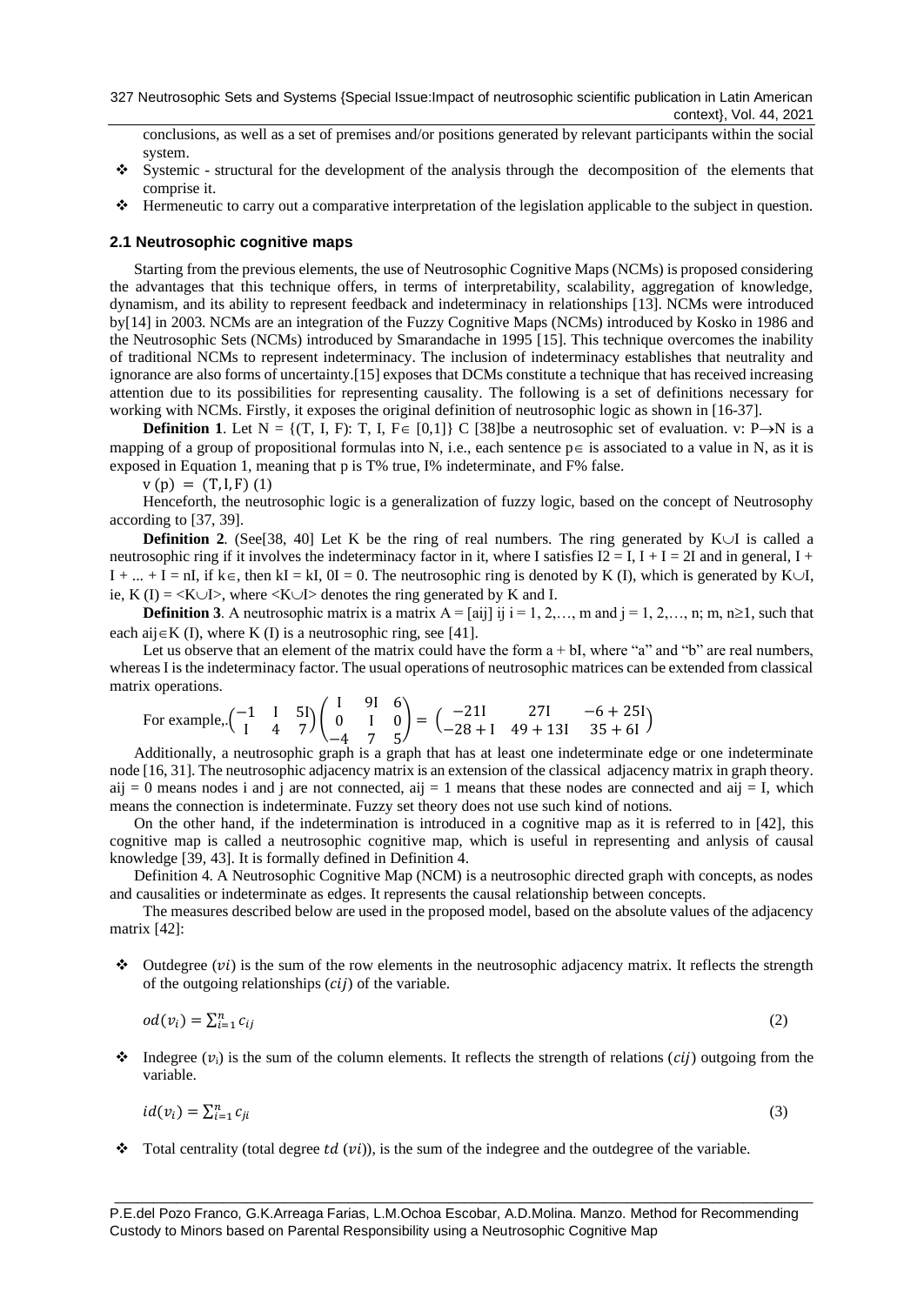Neutrosophic Sets and Systems {Special Issue:Impact of neutrosophic scientific publication in Latin American 328 context}, Vol. 44, 2021

 $td(v_i) = od(v_i) + id(v_i)$ 

(4)

The static analysis is applied using the adjacency matrix, considering the absolute value of the weights [\[31\]](#page-8-5). Static analysis in Neutrosophic Cognitive Maps (NCM) [\[43\]](#page-8-7), initially contains the neutrosophic number of the form  $(a + bI)$ , where I = indetermination) [\[44\]](#page-8-8). Then, it requires a process of de-neutrosophication as proposed in[\[42\]](#page-8-6), where  $I \in [0, 1]$ .

Finally, we work with the average of the extreme values, which is calculated using Equation 5, which is useful to obtain a single value for connections [\[45\]](#page-8-9). This value contributes to the identification of the characteristics to be attended

$$
\lambda([a_1, a_2]) = \frac{a_1 + a_2}{2}
$$
  
Then,  

$$
A > B \Leftrightarrow \frac{a_1 + a_2}{2} > \frac{b_1 + b_2}{2}
$$
 (6)

## **3 Case study**

Custody of minors occurs when the court orders a person who is not the parent of a minor to:

- ❖ Have custody of the minor; or
- ❖ Manage the minor's assets (called "estate"); or
- ❖ Both.

The information in this section refers to testamentary custody. These cases are started by the person who wants to be the guardian or by another relative who asks the court to appoint a guardian[\[46\]](#page-8-10). If the juvenile dependency court awarded custody of a minor to someone other than the parent, the information provided in this section does not apply to this case. Testamentary custody of the person is established when a minor is living with an adult other than the parent, and the adult needs a court order to make decisions on behalf of the minor. In general, such kinds of custody are for minors under 18 years of age. In the custody of minors, the following is established:

- ❖ Parents retain their parental rights. They can have reasonable contact with the minor.
- ❖ The court may end custody if the parents regain the ability to care for their child.
- ❖ The court may supervise guardians.

The guardian is also responsible for the supervision of the minor and may be liable for any intentional harm caused by the minor. Sometimes a guardian of a person is needed when parents cannot raise a minor, regardless of how much they love him<sup>[\[47\]](#page-8-11)</sup>. The court will consider the child's best interest to ensure that the child is raised in a safe, stable, and nurturing environment. A legal guardian can take care of a minor when his parents are unable to do so.

#### **4 Results**

When analyzing the information regarding custody under the responsibility of parents to leave a guardian to represent them for their children when they cannot respond to the basic needs for their development in the stages of childhood and adolescence. The analysis determined two situations:

- ❖ Situation I: Analysis of the factors in custody focused on children and adolescents
	- Most of the boys, girls and adolescents live mostly abandoned, not living with their parents suffer psychological disorders due to abandonment.
	- The forgetfulness of their parents affects the behavior of children and adolescents.
	- Most of the children live under the custody of people who are not family.
	- Lack of care and protection directly impacts the normal development of children and adolescents since their parents rarely communicate with them.
	- They have no one to guide them or guide them in their schoolwork, children and young people feel alone because they do not have a person by their side to turn to in case of proper guidance
	- The lack of parents in the home directly influences school performance
	- Longing to live with parents, because the people who care for them cannot replace the parents
	- Abandonment in the homes of curators and tutors who do not receive money for the needs of the children, which constitutes even more of a problem when there is no money involved.
	- They are prone to suffer from child abuse as it affects the self-esteem of the boys and when they are punished, they have sequels that come to constitute notorious problems over the years.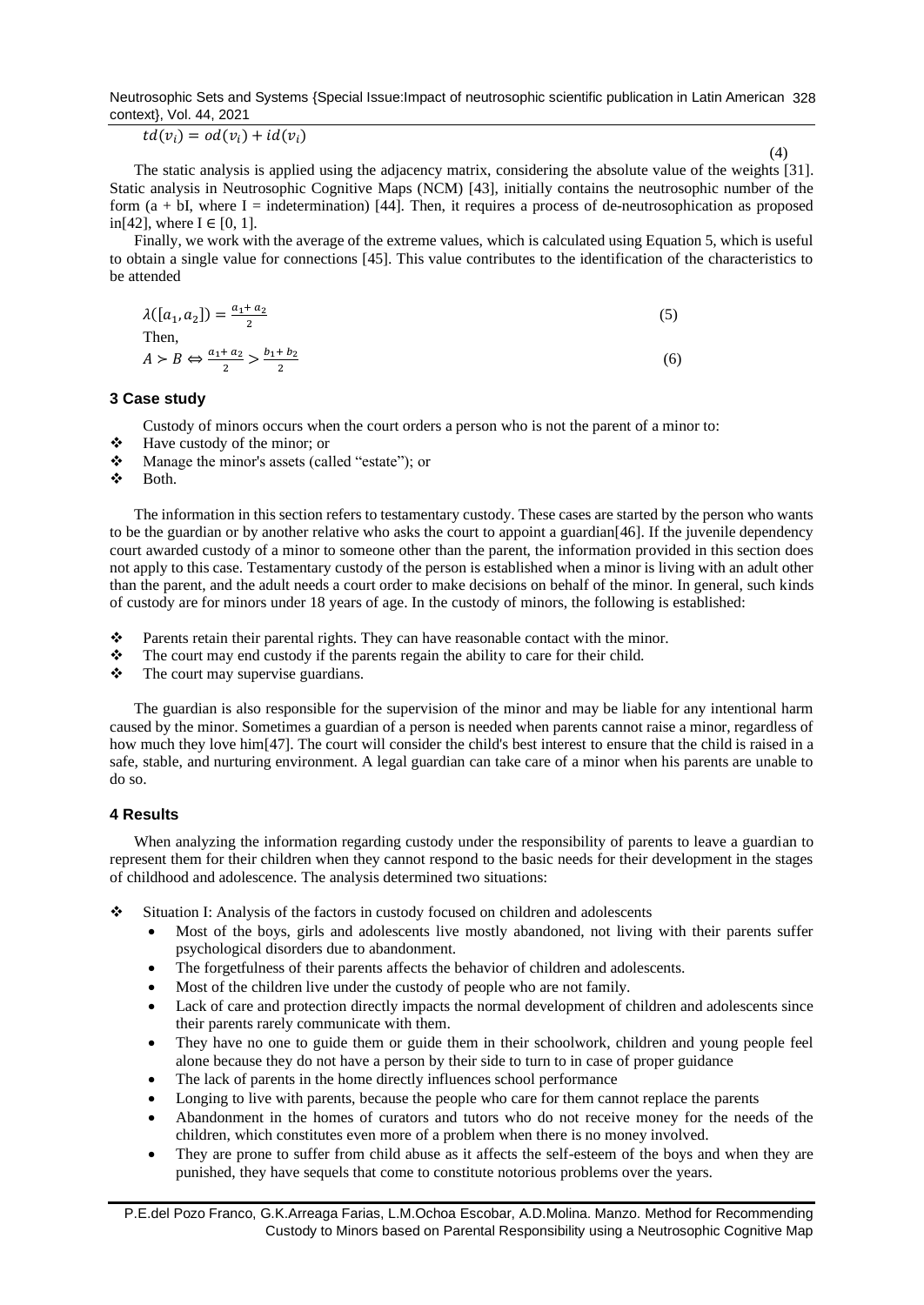329 Neutrosophic Sets and Systems {Special Issue:Impact of neutrosophic scientific publication in Latin American context}, Vol. 44, 2021

- ❖ Situation II: Analysis of the factors in custody focused on guardians
	- There is ignorance in knowing the meaning of what a tutor or curator is, this indicates that briefly, they know its meaning empirically and importantly so that these adolescents can lead a full life and in some way replace the absence of their parents
	- Most parents leave their children in the hands of relatives to make up for their lack in some way.
	- The lack of knowledge of the functions when taking care of minors and adolescents means that most of them suffer violations of their rights by their guardians and other people and institutions with which they have contact.
	- It is difficult to provide the necessary care and attention to children under custody.
	- Most tutors lack the aptitudes and attitudes to perform and don't know how to guide the pupil correctly
	- The abuse of those under their care is not reported, mostly children and adolescents who do not have constant communication with their parents

Once the state of the elements under analysis has been analyzed, we proceed to the extraction of potential factors applying the following process:

Situation I: Custody (point of view of children and adolescents)

- A. Psychological state
- B. Physical state
- C. School development
- D. Poor communication (between parent and ward)
- E. Life conditions
- F. Economic environment

Situation II: Custody (guardian's point of view)

- G. Economic conditions
- H. Communication (between tutor and ward)
- I. Life conditions
- J. Family atmosphere
- K. Legal scenario (rights and obligations of children and adolescents in custody)
- L. Tutor training (attitudes and skills of the tutor to perform and to know how to guide his pupil)

When analyzing the negative criteria obtained from the extraction of the information, we decided to evaluate using the NCMs method, which are the strategies with the potential to mitigate the negative effects. These factors called variables will be denoted by alphanumeric codes (a1, b1, c1, d1, f1, g1) for situation I (figure 2) and (g1, h1, i1, j1, k1, l1) for situation II (figure 3), following the previous order in the table. A group of experts evaluates the causal relationships between the six previous variables with neutrosophic numbers; an average of the evaluations of the experts was used. From them, an adjacency matrix was obtained and the graph that represents it:

#### **Situation I**



**Figure 3:** Neutrosophic, neutrosophied adjacency matrix and the means of the extreme values corresponding to the NCM.

|                                                                                                                                                                           |  |  |  |                                                                                                                                                                    |                                                                                                         |  |  |  | al 1,81         |
|---------------------------------------------------------------------------------------------------------------------------------------------------------------------------|--|--|--|--------------------------------------------------------------------------------------------------------------------------------------------------------------------|---------------------------------------------------------------------------------------------------------|--|--|--|-----------------|
| $\mathsf{N}\left(\mathsf{E}\right)=\begin{bmatrix} 0&1&1&0.9&1&1\\ 1&0&0&0.3&1&0\\ 0.2&0.3&0&0.2&1&0\\ 0.9&0.5&0&0&1&0.9\\ 1&1&0.8&1&0&1\\ 1&0&0.2&0.9&1&0 \end{bmatrix}$ |  |  |  |                                                                                                                                                                    | $\left[\begin{array}{ccccccc} 0 & 1 & 1 & 0.9 & 1 & 0.5 \ 1 & 0 & 0 & 0.3 & 0.5 & 0 \end{array}\right]$ |  |  |  | e1 1,65         |
|                                                                                                                                                                           |  |  |  |                                                                                                                                                                    |                                                                                                         |  |  |  | $d1 \quad 1,38$ |
|                                                                                                                                                                           |  |  |  | $E = \begin{bmatrix} 0.2 & 0.3 & 0 & 0.2 & 0.5 & 0 \\ 0.9 & 0.5 & 0 & 0 & 1 & 0.9 \\ 1 & 1 & 0.8 & 0.5 & 0 & 0.5 \\ 2 & 0.7 & 0.8 & 0.8 & 0.8 & 0.9 \end{bmatrix}$ |                                                                                                         |  |  |  | b1 1,11         |
|                                                                                                                                                                           |  |  |  |                                                                                                                                                                    |                                                                                                         |  |  |  | f1 0,90         |
|                                                                                                                                                                           |  |  |  |                                                                                                                                                                    | $10.5$ 0 0.2 0.9 0.5 0                                                                                  |  |  |  | c1 0,79         |

According to the above-explained, we can reach the following partial conclusion:

P.E.del Pozo Franco, G.K.Arreaga Farias, L.M.Ochoa Escobar, A.D.Molina. Manzo. Method for Recommending Custody to Minors based on Parental Responsibility using a Neutrosophic Cognitive Map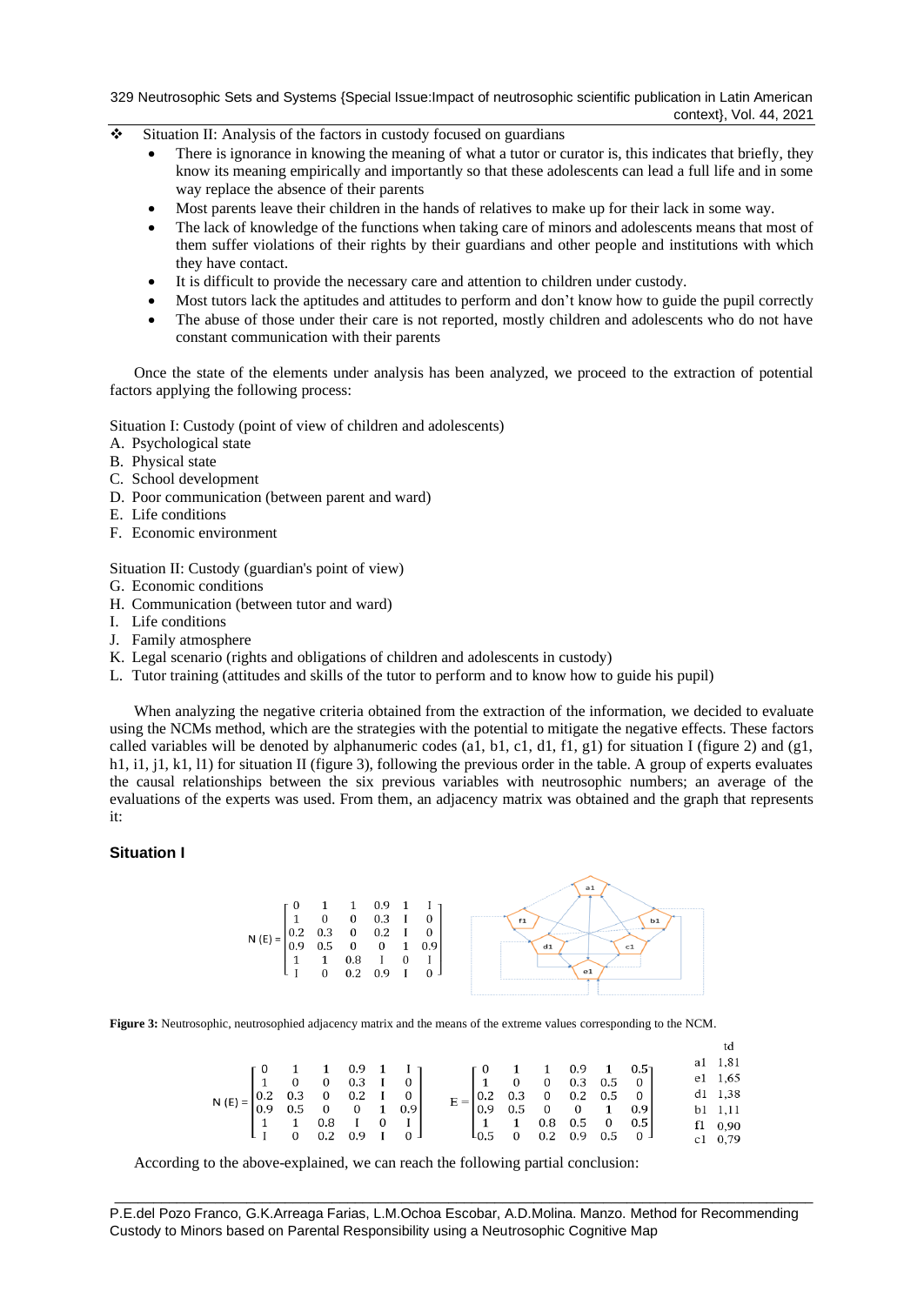Neutrosophic Sets and Systems {Special Issue:Impact of neutrosophic scientific publication in Latin American 330 context}, Vol. 44, 2021

- ❖ When a1 is activated, all other nodes are activated, which means that the psychological state will cause an influence on the other problems identified in the other vertices, it will have a positive influence due to the causal relationship with the positive indices (if p1 increases then e1, d1, b1, f1, c1 will increase in the same way).
- ❖ The relationships with a1 and the rest of the nodes are bidirectional; therefore, the causal relationship is confirmed in both directions and magnitude.
- ❖ If a1 is activated, it can be verified that there is strong causal relationship also with the rest of the nodes, but not in both directions, unlike c1.
- ❖ A relationship of indeterminacy is observed from f1 to e1, e1 to b1.

Result: The order of importance of the factors will be as follows a\_1≻e\_1≻d\_1≻b\_1≻f\_1≻c1 Priority factor to be analyzed: Mitigate the possible psychological effects of the minor under custody.

## **Situation II**



**Figure 4:** Neutrosophic, de-neutrosophied adjacency matrix and the means of the extreme values corresponding to the NCM.

|                                                                                                                                                                                                                                  |  |  |  |                                                                                                                   |                                                         |  |                                                                                                      |  |         |              | 1,88        |
|----------------------------------------------------------------------------------------------------------------------------------------------------------------------------------------------------------------------------------|--|--|--|-------------------------------------------------------------------------------------------------------------------|---------------------------------------------------------|--|------------------------------------------------------------------------------------------------------|--|---------|--------------|-------------|
| N (E) = $\begin{bmatrix} 0 & 0 & 1 & 1 & 0 & 0 \\ 0 & 0 & 0 & 1 & 1 & 1 \\ 1 & 0 & 0 & 1 & 0.2 & 1 \\ 1 & 1 & 1 & 0 & 1 & 1 \end{bmatrix}$<br>$\begin{bmatrix} 0 & 0 & 0.8 & 1 & 0 & 1 \\ 0 & 1 & 0.2 & 1 & 1 & 0 \end{bmatrix}$ |  |  |  | $E = \begin{bmatrix} 0 & 0 & 0 & 1 & 1 & 1 \\ 1 & 0 & 0 & 1 & 0.2 & 1 \\ 0.5 & 1 & 1 & 0 & 1 & 0.5 \end{bmatrix}$ | $\begin{bmatrix} 0 & 0 & 1 & 0.5 & 0 & 0 \end{bmatrix}$ |  |                                                                                                      |  |         |              | $k1 \t1,33$ |
|                                                                                                                                                                                                                                  |  |  |  |                                                                                                                   |                                                         |  |                                                                                                      |  |         |              |             |
|                                                                                                                                                                                                                                  |  |  |  |                                                                                                                   |                                                         |  |                                                                                                      |  |         | $11 \t 1,26$ |             |
|                                                                                                                                                                                                                                  |  |  |  |                                                                                                                   |                                                         |  |                                                                                                      |  |         |              | i1 1,15     |
|                                                                                                                                                                                                                                  |  |  |  |                                                                                                                   |                                                         |  | $\left[\begin{array}{ccccccc} 0 & 0 & 0.8 & 1 & 0 & 1 \\ 0 & 1 & 0.2 & 1 & 1 & 0 \end{array}\right]$ |  | h1 1,11 |              |             |
|                                                                                                                                                                                                                                  |  |  |  |                                                                                                                   |                                                         |  |                                                                                                      |  | g1 0,66 |              |             |
|                                                                                                                                                                                                                                  |  |  |  |                                                                                                                   |                                                         |  |                                                                                                      |  |         |              |             |

Based on the above-mentioned, we can reach the following partial conclusion:

- ❖ When j1 is activated, all other nodes are activated, which means that an ideal family environment will collaborate to a state of comfort in the child. It will have an optimistic influence due to the causal relationship with positive indices (if j1 increases then k1, 11, i1, h1, g1 will increase in the same way).
- $\bullet$  The relationships with p1 and nodes h1, k1, i1 are bidirectional, therefore, the causal relationship is confirmed in both directions and magnitude, except from node l1 to j1
- $\cdot \cdot$  If j1 is activated, it can be verified that there is a strong causal relationship also with the rest of the nodes, but not in both directions, unlike l1.
- ❖ A relationship of indeterminacy is observed from h1 to l1 and from j1 to l1.

Result: The order of importance of the factors will be the following j\_1≻k\_1≻l\_1≻i\_1≻h\_1≻g\_1 Priority factor to analyze: Create a pleasant family environment that contributes to the child or adolescent's development in the absence of their parents.

#### **5. Discussion of the case**

Strategies to consider:

- ❖ From the minor's perspective (Situation I), the judges are focused on mitigating the psychological effects that may arise from the custody provided.
- ❖ From the guardian's perspective (situation II) an adequate family environment must be created to meet the necessary conditions in accordance with the Childhood and Adolescence Code.

Therefore, as a strategy to consider:

❖ No.1: Create a family environment, as a fundamental space conditioned to provide all the warmth of home to mitigate possible psychological disorders generated by the effect of the abandonment of their parents.

P.E.del Pozo Franco, G.K.Arreaga Farias, L.M.Ochoa Escobar, A.D.Molina. Manzo. Method for Recommending Custody to Minors based on Parental Responsibility using a Neutrosophic Cognitive Map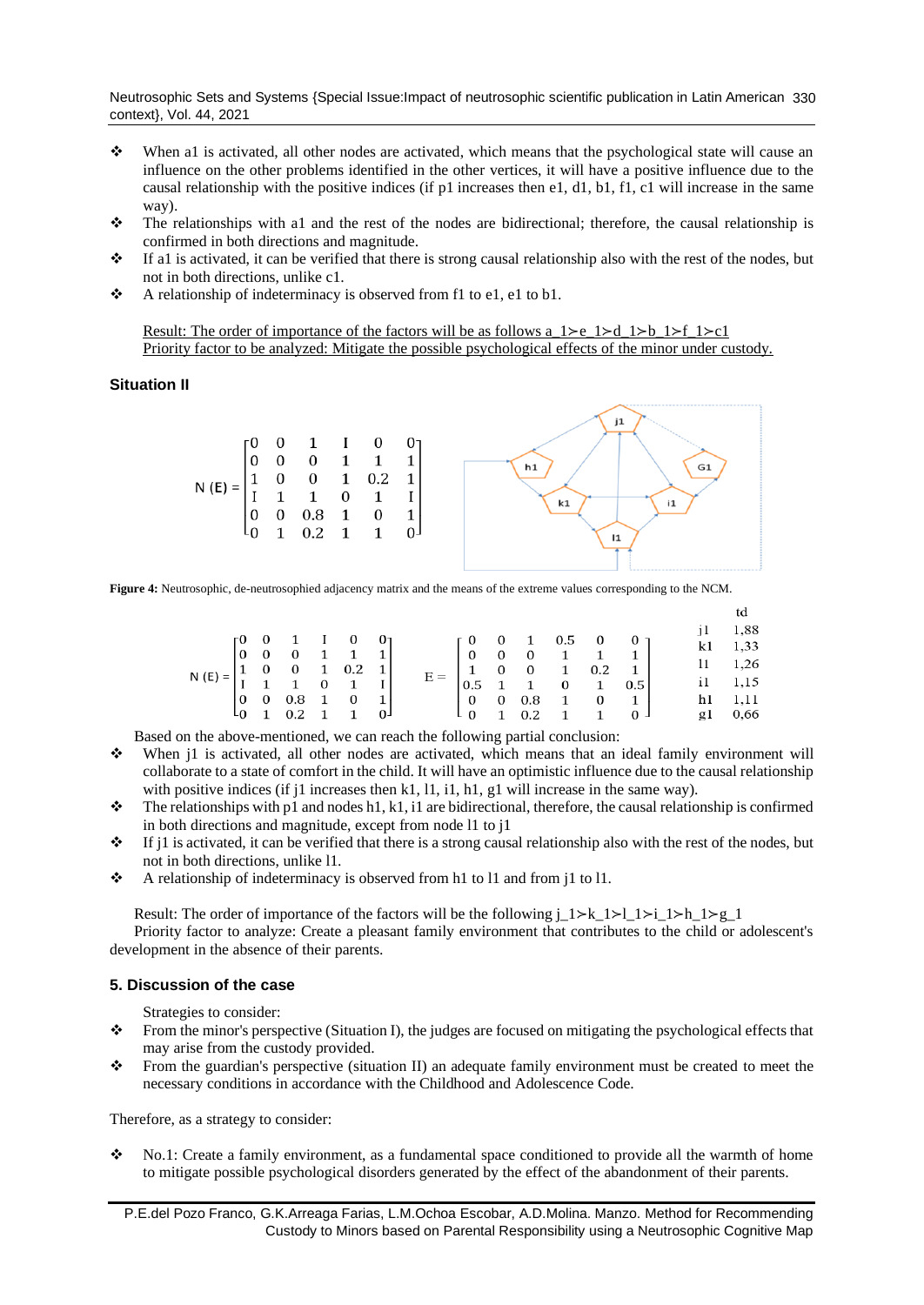331 Neutrosophic Sets and Systems {Special Issue:Impact of neutrosophic scientific publication in Latin American context}, Vol. 44, 2021

 $\cdot$  No.2: Supervise by the competent judicial entities that the family environment and the psychological state of the minor are in harmony and that it positively influences the normal development of children and adolescents, to make up for the lack of their parents.

## **Conclusions**

After developing this research, the following conclusions were reached:

- The indeterminacy is incorporated into modeling the causal relationships between the factors, where neutrosophic science is an active part of decision-making. It is mainly because it is a very subjective process where uncertainty reaches all decision levels. That is why neutrosophic cognitive maps are a useful tool for the analysis of this type of social problem.
- Children under custody are prone to child abuse, which affects their self-esteem. These, when punished, have sequels that constitute notorious problems that are transferred from year to year and can lead to unpleasant outcomes if they are not appropriately treated.
- Most of the children under custody live abandoned, which causes them to suffer psychological disorders in longing for their parents. That is why the tutors and the judges agree that an ideal family environment must be created so that the minor feel in a state of comfort and security as a result of due process.
- Most children do not remember their parents; this is because they were left under the care of other people at an early age, which directly affects the behavior of children and adolescents. This verifies that the priority factor in both situations is focused on mitigating possible disorders in the child's psychological state and improving the comfort, safety, and warmth provided by a healthy family environment in childhood and adolescence.

### **References**

- <span id="page-7-0"></span>[1]. Asamblea.Nacional. Constituyente, Constitución de la República del Ecuador, C.d.E.y. Publicaciones, Editor. 2008: Montecristi.
- <span id="page-7-1"></span>[2]. Código Orgánico de la Niñez y Adolescencia, in Primera Edición, E. Legales, Editor. 2017: Quito.
- <span id="page-7-2"></span>[3]. LARREA HOLGUIN Juan, Derecho Civil del Ecuador. 2004, Quito, Ecuador: Corporación de Estudios y Publicaciones.
- <span id="page-7-3"></span>[4]. Cabrera Vélez, J., La Familia en el Derecho. Primera ed. 2008, Quito, Ecuador: CEVALLOS EDITORA JURÍDICA.
- <span id="page-7-4"></span>[5]. CAMACHO, C., Derecho sobre la familia y el niño. 2015: edición actualizada.
- <span id="page-7-5"></span>[6]. Cabrera Vélez, J., Adopción, legislación, doctrina y práctica. 2008, Quito, Ecuador: Jurídica Cevallos.
- <span id="page-7-6"></span>[7]. Vilaginés, C., La otra cara de la adopción: Aspectos emocionales de los que no se habla. 2014: Pensodromo.
- <span id="page-7-7"></span>[8]. Vallejo Baez, C., Las guardas en el Código Civil Ecuatoriano. 1959, Quito: Ediciones Casa de la Cultura Ecuatoriana.
- <span id="page-7-8"></span>[9]. Marrodan Gonzalo, J.L., Vinculante. Relaciones reparadoras del vínculo en los niños adoptados y acogidos. 2015.
- <span id="page-7-9"></span>[10]. AGUIRRE, R., La tenencia de menores en el Ecuador. 2017, Ecuador.
- <span id="page-7-10"></span>[11]. CABRERA, V.J., Tenencia, legislación doctrina y práctica. 2010.
- <span id="page-7-11"></span>[12]. Marcelo, S.L.D., ANÁLISIS JURÍDICO DE LA SITUACIÓN DE LOS HIJOS DE LOS MIGRANTES QUE QUEDAN BAJO EL CUIDADO DE TUTORES Y CURADORES DEL SECTOR URBANO DEL CANTÓN PUJILÍ. 2012, UNIVERSIDAD TÉCNICA DE COTOPAXI: Latacunga, Ecuador.
- <span id="page-7-12"></span>[13]. Leyva Vázquez, M.Y. and F.F. Smarandache, Sistema de Apoyo a la Toma de Decisiones Basado en Mapas cognitivos Neutrosóficos para Instituciones que atienden a Embarazos con Alto Riesgo por Enfermedades Cardiovasculares Revista Cubana de Ciencias Informáticas. Editorial "Ediciones Futuro" Universidad de las Ciencias Informáticas. La Habana, Cuba, 2019. 13(4): p. 16-29.
- <span id="page-7-13"></span>[14]. Vasantha, W.B., I. Kandasamy, and F. Smarandache, Algebraic Structure of Neutrosophic Duplets in Neutrosophic Rings < Z U I>,< Q U I> and < R U I.> Neutrosophic Sets and Systems, , 2018. 23: p. 85-95.
- <span id="page-7-14"></span>[15]. Leyva Vázquez, M., MODELO DE AYUDA A LA TOMA DE DECISIONES BASADO EN MAPAS COGNITIVOS DIFUSOS. 2013.
- <span id="page-7-15"></span>[16]. Kandasamy, W.B.V.a.F.S., Fuzzy cognitive maps and neutrosophic cognitive maps. . American Research Press., 2003.
- [17]. Parraga Alava, R., et al., PEST Analysis Based on Neutrosophic Cognitive Maps: A Case Study for Food Industry. Neutrosophic Sets and Systems, 2018. 21: p. 84-92.
- [18]. Mar, O., I. Santana, and J. Gulín, Competency assessment model for a virtual laboratory system and distance using fuzzy cognitive map. Revista Investigación Operacional 2017. 38(2): p. 170-178.
- [19]. Leidy Natalia, G.B., P.G. Ingrid Natalia, and Q.B. Laura Geraldine, El constructo modelos mentales y campos de la psicología: Una revisión bibliometrica, in Facultad de Ciencias Humanas y Sociales. 2020, Universidad Cooperativa de Colombia: Programa de Psicología.
- [20]. Park, K. and S. Kim, Fuzzy cognitive maps considering time relationships. . Int J HumanComput Stud, 1995. 42: p. 157-168.
- [21]. Jorna Calixto, A.R. and P.L. Véliz Martínez, Mapa conceptual como herramienta de aprendizaje gerencial de los procesos de promoción en Cuba. Revista Cubana de Salud Pública, 2019. 45-4(e1517).
- [22]. Becerra, G., La Teoría de los Sistemas Complejos y la Teoría de los Sistemas Sociales en las controversias de la

P.E.del Pozo Franco, G.K.Arreaga Farias, L.M.Ochoa Escobar, A.D.Molina. Manzo. Method for Recommending Custody to Minors based on Parental Responsibility using a Neutrosophic Cognitive Map